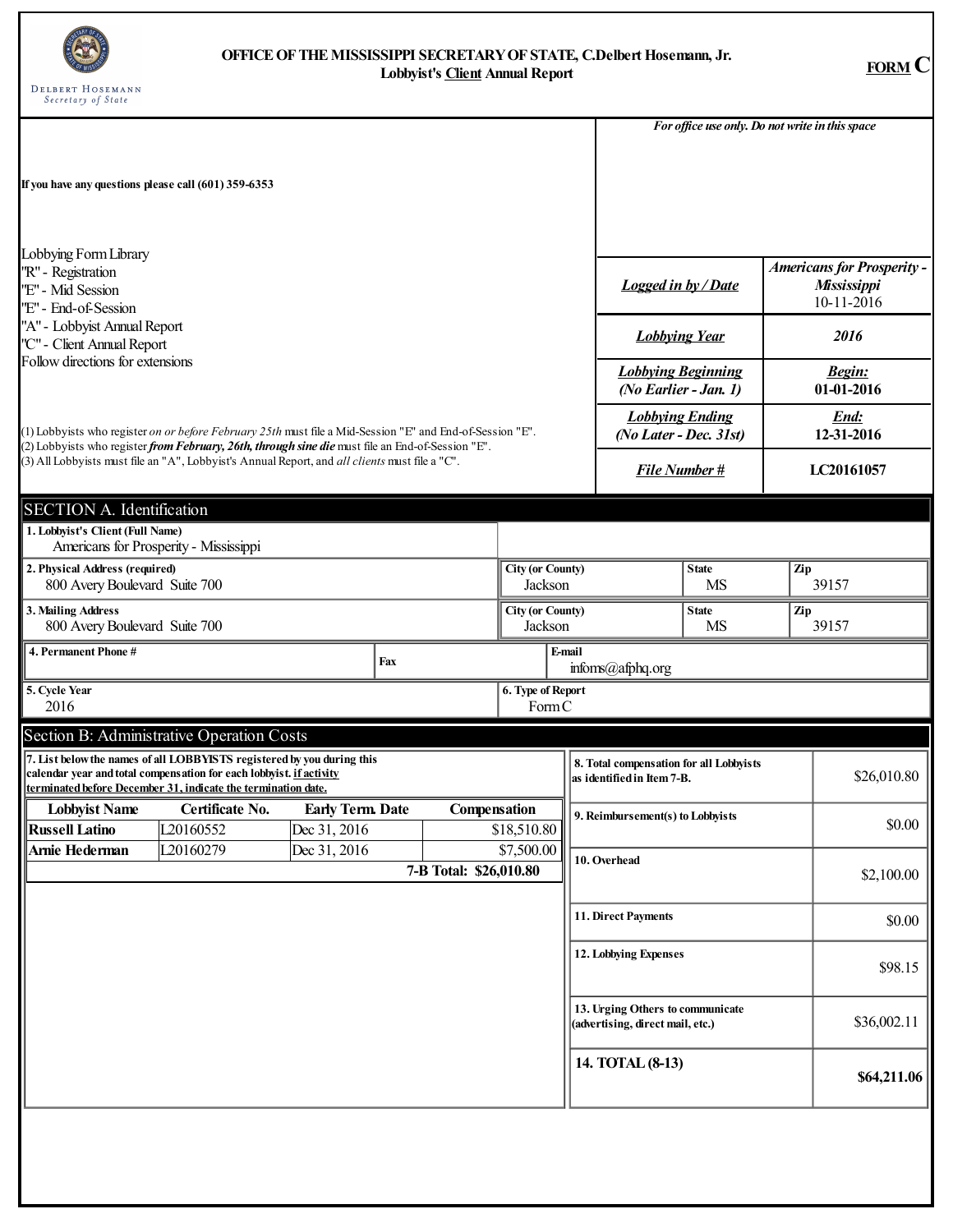| SECTION C: Payments to Public Officials / Employees                                        |                                                                                                   |                |                                                            |                             |                                           |                             |  |
|--------------------------------------------------------------------------------------------|---------------------------------------------------------------------------------------------------|----------------|------------------------------------------------------------|-----------------------------|-------------------------------------------|-----------------------------|--|
|                                                                                            | Disclose amount of compensation for each category.                                                |                |                                                            |                             |                                           |                             |  |
| 15. Food or Beverages, Travel, Lodging, and<br><b>Entertainment. This does NOT include</b> |                                                                                                   |                | 16. Gifts, loans, honorariums,<br>Any other thing of value |                             | <b>19. TOTAL, SECTION C</b>               |                             |  |
| <b>Receptions -See Section D for Receptions.</b>                                           |                                                                                                   |                |                                                            |                             |                                           |                             |  |
| \$530.61                                                                                   |                                                                                                   |                | \$0.00                                                     |                             | \$530.61                                  |                             |  |
| SECTION D: Itemized Expenditure and Receptions                                             |                                                                                                   |                |                                                            |                             |                                           |                             |  |
|                                                                                            |                                                                                                   |                |                                                            |                             |                                           |                             |  |
| Recipient                                                                                  | Recipient's Office Title                                                                          | Date           | Place                                                      | Provider                    | Description                               | Value/Cost                  |  |
| <b>Chris Massey</b>                                                                        | Senator                                                                                           | Jul 28, 2016   | St. Elmo's                                                 | <b>AFP</b>                  |                                           | \$64.23                     |  |
| <b>Gary Chism</b>                                                                          | Representative                                                                                    | Jul 28, 2016   | St. Elmo's                                                 | <b>AFP</b>                  |                                           | \$64.23                     |  |
| <b>Cory Wilson</b>                                                                         | Representative                                                                                    | Mar 29, 2016   | Ely's                                                      | <b>AFP</b>                  |                                           | \$20.00                     |  |
| Susan Beckett                                                                              | Spouse                                                                                            | Jul 28, 2016   | St. Elmo's                                                 | <b>AFP</b>                  |                                           | \$64.23                     |  |
| Paula Hewes                                                                                | Spouse                                                                                            | Jul 28, 2016   | St. Elmo's                                                 | <b>AFP</b>                  |                                           | \$64.23                     |  |
| <b>Billy Hewes</b>                                                                         | Municipal Elected<br>Official                                                                     | Jul 28, 2016   | St. Elmo's                                                 | <b>AFP</b>                  |                                           | \$64.23                     |  |
| <b>Jim Beckett</b>                                                                         | Representative                                                                                    | Jul 28, 2016   | St. Elmo's                                                 | <b>AFP</b>                  |                                           | \$64.23                     |  |
| Michael Watson                                                                             | Senator                                                                                           | Jul 28, 2016   | St. Elmo's                                                 | <b>AFP</b>                  |                                           | \$64.23                     |  |
| <b>Scott Delano</b>                                                                        | Representative                                                                                    | Jan 29, 2016   | Shapley's                                                  | Americans for<br>Prosperity |                                           | \$61.00                     |  |
|                                                                                            |                                                                                                   |                |                                                            |                             | TOTAL, this page:                         | \$530.61                    |  |
|                                                                                            |                                                                                                   |                |                                                            |                             |                                           |                             |  |
|                                                                                            | 29. Itemize information for all receptions as defined in §5-8-11 (7) (a), Miss. Code Ann. (1972). |                |                                                            |                             |                                           |                             |  |
| Date                                                                                       |                                                                                                   | Place/Location | Est. No. Public Officials                                  | Est. Total Attendance       |                                           | <b>Total Reception Cost</b> |  |
| Mar 24, 2016                                                                               | Jackson, MS MS                                                                                    | 15             |                                                            | 20                          |                                           | \$181.68                    |  |
| Mar 30, 2016                                                                               | Jackson, MS MS                                                                                    | 17             |                                                            | 20                          |                                           | \$215.47                    |  |
|                                                                                            |                                                                                                   |                |                                                            |                             | \$397.15<br><b>Total, Reception Costs</b> |                             |  |
| Lobbyist's Client Signature                                                                |                                                                                                   |                |                                                            |                             |                                           |                             |  |
|                                                                                            | I certify that the above information is true and correct,                                         |                |                                                            |                             |                                           |                             |  |
|                                                                                            | according to my knowledge, information and belief.                                                |                |                                                            |                             |                                           |                             |  |
| Print name here                                                                            | Russell Latino                                                                                    |                |                                                            |                             |                                           |                             |  |
| Russell Latino<br><b>Signature</b>                                                         |                                                                                                   |                |                                                            | Date Jan 28, 2017           |                                           |                             |  |
|                                                                                            |                                                                                                   |                |                                                            |                             |                                           |                             |  |
|                                                                                            |                                                                                                   |                |                                                            |                             |                                           |                             |  |

. PENALTYNOTIFICATION: Miss. Code Ann. §5-8-21 (1972)provides that a conviction for violation of the lobbying law, for the first offense, carries a penalty of a maximumofsix (6) monthsin jail and a fine ofOne Thousand Dollars(\$1,000); and forsubsequent offenses a maximumofthree (3) years in the penitentiary and a fine ofFive Thousand Dollars(\$5,000).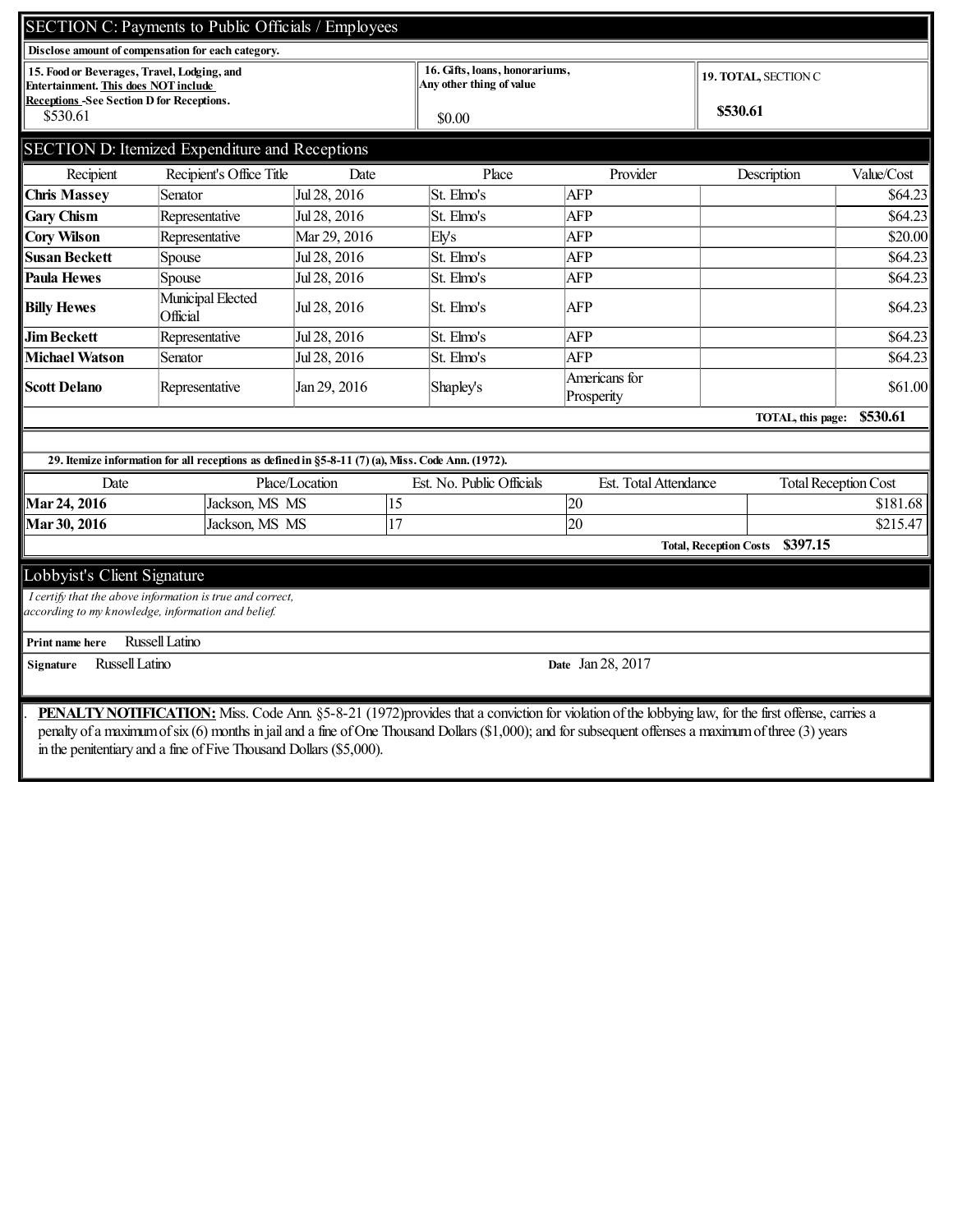

## **OFFICEOFTHEMISSISSIPPI SECRETARYOFSTATE, C.Delbert Hosemann, Jr. Lobbyist's Client Annual Report - Amended FORM C**

|                                                                                            |                                                                                                                                                                                                                |                                        |                        |                                      |                                      |                                                                       | For office use only. Do not write in this space |     |                                                                |  |
|--------------------------------------------------------------------------------------------|----------------------------------------------------------------------------------------------------------------------------------------------------------------------------------------------------------------|----------------------------------------|------------------------|--------------------------------------|--------------------------------------|-----------------------------------------------------------------------|-------------------------------------------------|-----|----------------------------------------------------------------|--|
| If you have any questions please call (601) 359-6353                                       |                                                                                                                                                                                                                |                                        |                        |                                      |                                      |                                                                       |                                                 |     |                                                                |  |
| Lobbying Form Library<br>''R" - Registration<br>"E" - Mid Session<br>''E" - End-of-Session |                                                                                                                                                                                                                |                                        |                        |                                      |                                      | <b>Logged in by / Date</b>                                            |                                                 |     | <b>Americans for Prosperity -</b><br>Mississippi<br>01-30-2017 |  |
| "A" - Lobbyist Annual Report<br>"C" - Client Annual Report                                 |                                                                                                                                                                                                                |                                        |                        |                                      |                                      | <b>Lobbying Year</b>                                                  |                                                 |     | 2016                                                           |  |
| Follow directions for extensions                                                           |                                                                                                                                                                                                                |                                        |                        |                                      |                                      | <b>Lobbying Beginning</b><br>(No Earlier - Jan. 1)                    |                                                 |     | <b>Begin:</b><br>01-01-2016                                    |  |
|                                                                                            | (1) Lobbyists who register on or before February 25th must file a Mid-Session "E" and End-of-Session "E".                                                                                                      |                                        |                        |                                      |                                      | <b>Lobbying Ending</b><br>(No Later - Dec. 31st)                      |                                                 |     | End:<br>12-31-2016                                             |  |
|                                                                                            | (2) Lobbyists who register from February, 26th, through sine die must file an End-of-Session "E".<br>(3) All Lobbyists must file an "A", Lobbyist's Annual Report, and all clients must file a "C".            |                                        |                        |                                      |                                      | <b>File Number#</b>                                                   |                                                 |     | LC20170764Ad                                                   |  |
| <b>SECTION A. Identification</b>                                                           |                                                                                                                                                                                                                |                                        |                        |                                      |                                      |                                                                       |                                                 |     |                                                                |  |
| 1. Lobbyist's Client (Full Name)                                                           | Americans for Prosperity - Mississippi                                                                                                                                                                         |                                        |                        |                                      |                                      |                                                                       |                                                 |     |                                                                |  |
| 2. Physical Address (required)<br>800 Avery Boulevard Suite 203                            |                                                                                                                                                                                                                |                                        |                        |                                      | <b>City (or County)</b><br>Ridgeland |                                                                       | <b>State</b><br><b>MS</b>                       | Zip | 39157                                                          |  |
| 3. Mailing Address<br>800 Avery Boulevard Suite 203                                        |                                                                                                                                                                                                                |                                        |                        | <b>City (or County)</b><br>Ridgeland |                                      | <b>State</b><br>Zip<br><b>MS</b><br>39157                             |                                                 |     |                                                                |  |
| 4. Permanent Phone #                                                                       |                                                                                                                                                                                                                | Fax                                    |                        |                                      | E-mail                               | infoms(@afphq.org                                                     |                                                 |     |                                                                |  |
| 5. Cycle Year<br>2016                                                                      |                                                                                                                                                                                                                |                                        |                        | 6. Type of Report                    |                                      | Form C - Amended                                                      |                                                 |     |                                                                |  |
|                                                                                            | Section B: Administrative Operation Costs                                                                                                                                                                      |                                        |                        |                                      |                                      |                                                                       |                                                 |     |                                                                |  |
|                                                                                            | 7. List below the names of all LOBBYISTS registered by you during this<br>calendar year and total compensation for each lobbyist. if activity<br>terminated before December 31, indicate the termination date. |                                        |                        |                                      |                                      | 8. Total compensation for all Lobbyists<br>as identified in Item 7-B. |                                                 |     | \$26,010.80                                                    |  |
| <b>Lobbvist Name</b><br>Arnie Hederman                                                     | Certificate No.<br>L20160279                                                                                                                                                                                   | <b>Early Term Date</b><br>Dec 31, 2016 | Compensation           | \$7,500.00                           |                                      | 9. Reimbursement(s) to Lobbyists                                      |                                                 |     | \$0.00                                                         |  |
| <b>Russell Latino</b>                                                                      | L20160552                                                                                                                                                                                                      | Dec 31, 2016                           | 7-B Total: \$26,010.80 | \$18,510.80                          |                                      | 10. Overhead                                                          |                                                 |     | \$2,100.00                                                     |  |
|                                                                                            |                                                                                                                                                                                                                |                                        |                        |                                      |                                      | 11. Direct Payments                                                   |                                                 |     | \$0.00                                                         |  |
|                                                                                            |                                                                                                                                                                                                                |                                        |                        |                                      |                                      | 12. Lobbying Expenses                                                 |                                                 |     | \$98.15                                                        |  |
|                                                                                            |                                                                                                                                                                                                                |                                        |                        |                                      |                                      | 13. Urging Others to communicate<br>(advertising, direct mail, etc.)  |                                                 |     | \$36,002.11                                                    |  |
|                                                                                            |                                                                                                                                                                                                                |                                        |                        |                                      |                                      | 14. TOTAL (8-13)                                                      |                                                 |     | \$64,211.06                                                    |  |
|                                                                                            |                                                                                                                                                                                                                |                                        |                        |                                      |                                      |                                                                       |                                                 |     |                                                                |  |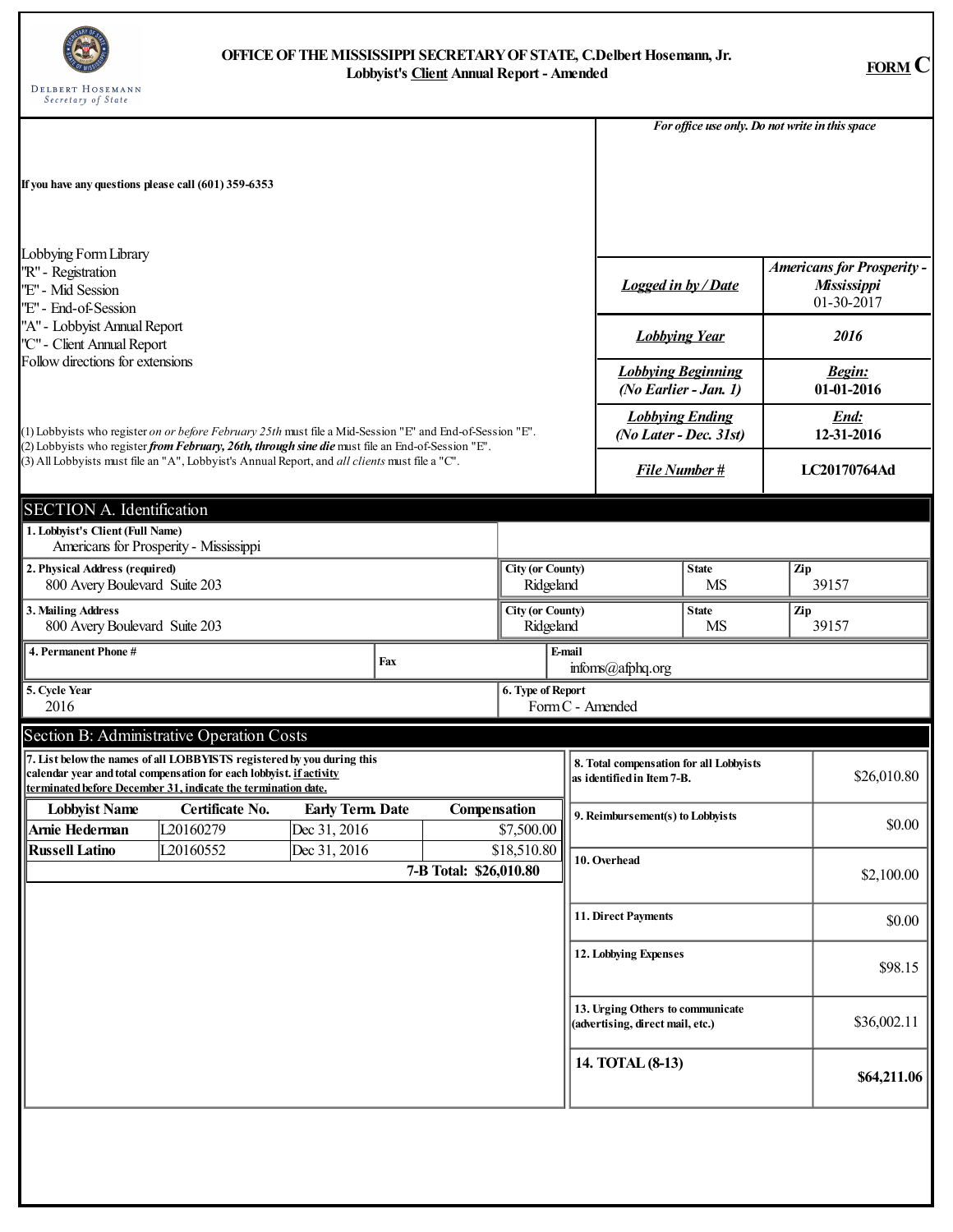|                                                              | SECTION C: Payments to Public Officials / Employees                                               |                |                                                            |                             |                                           |            |  |
|--------------------------------------------------------------|---------------------------------------------------------------------------------------------------|----------------|------------------------------------------------------------|-----------------------------|-------------------------------------------|------------|--|
|                                                              | Disclose amount of compensation for each category.                                                |                |                                                            |                             |                                           |            |  |
| Entertainment. This does NOT include                         | 15. Food or Beverages, Travel, Lodging, and                                                       |                | 16. Gifts, loans, honorariums,<br>Any other thing of value |                             | <b>19. TOTAL, SECTION C</b>               |            |  |
| <b>Receptions -See Section D for Receptions.</b><br>\$530.61 |                                                                                                   |                | \$0.00                                                     |                             | \$530.61                                  |            |  |
|                                                              | SECTION D: Itemized Expenditure and Receptions                                                    |                |                                                            |                             |                                           |            |  |
| Recipient                                                    | Recipient's Office Title                                                                          | Date           | Place                                                      | Provider                    | Description                               | Value/Cost |  |
| <b>Jim Beckett</b>                                           | Representative                                                                                    | Jul 28, 2016   | St. Elmo's                                                 | <b>AFP</b>                  |                                           | \$64.23    |  |
| <b>Gary Chism</b>                                            | Representative                                                                                    | Jul 28, 2016   | St. Elmo's                                                 | <b>AFP</b>                  |                                           | \$64.23    |  |
| Susan Beckett                                                | Spouse                                                                                            | Jul 28, 2016   | St. Elmo's                                                 | AFP                         |                                           | \$64.23    |  |
| <b>Billy Hewes</b>                                           | Municipal Elected<br>Official                                                                     | Jul 28, 2016   | St. Elmo's                                                 | <b>AFP</b>                  |                                           | \$64.23    |  |
| <b>Chris Massey</b>                                          | Senator                                                                                           | Jul 28, 2016   | St. Elmo's                                                 | <b>AFP</b>                  |                                           | \$64.23    |  |
| <b>Cory Wilson</b>                                           | Representative                                                                                    | Mar 29, 2016   | Ely's                                                      | <b>AFP</b>                  |                                           | \$20.00    |  |
| <b>Scott Delano</b>                                          | Representative                                                                                    | Jan 29, 2016   | Shapley's                                                  | Americans for<br>Prosperity |                                           | \$61.00    |  |
| Paula Hewes                                                  | Spouse                                                                                            | Jul 28, 2016   | St. Elmo's                                                 | <b>AFP</b>                  |                                           | \$64.23    |  |
| Michael Watson                                               | Senator                                                                                           | Jul 28, 2016   | St. Elmo's                                                 | <b>AFP</b>                  |                                           | \$64.23    |  |
|                                                              |                                                                                                   |                |                                                            |                             | TOTAL, this page:                         | \$530.61   |  |
|                                                              |                                                                                                   |                |                                                            |                             |                                           |            |  |
|                                                              | 29. Itemize information for all receptions as defined in §5-8-11 (7) (a), Miss. Code Ann. (1972). |                |                                                            |                             |                                           |            |  |
| Date                                                         |                                                                                                   | Place/Location | Est. No. Public Officials                                  | Est. Total Attendance       | <b>Total Reception Cost</b>               |            |  |
| Mar 24, 2016                                                 | Jackson, MS MS                                                                                    | 15             |                                                            | 20                          |                                           | \$181.68   |  |
| Mar 30, 2016                                                 | Jackson, MS MS                                                                                    | 17             |                                                            | 20                          |                                           | \$215.47   |  |
|                                                              |                                                                                                   |                |                                                            |                             | \$397.15<br><b>Total, Reception Costs</b> |            |  |
| Lobbyist's Client Signature                                  |                                                                                                   |                |                                                            |                             |                                           |            |  |
|                                                              | I certify that the above information is true and correct,                                         |                |                                                            |                             |                                           |            |  |
|                                                              | according to my knowledge, information and belief.                                                |                |                                                            |                             |                                           |            |  |
| Print name here                                              | Russell Latino                                                                                    |                |                                                            |                             |                                           |            |  |
| Signature                                                    | Russell Latino                                                                                    |                |                                                            | Date Feb 02, 2017           |                                           |            |  |
|                                                              |                                                                                                   |                |                                                            |                             |                                           |            |  |

. PENALTYNOTIFICATION: Miss. Code Ann. §5-8-21 (1972)provides that a conviction for violation of the lobbying law, for the first offense, carries a penalty of a maximumofsix (6) monthsin jail and a fine ofOne Thousand Dollars(\$1,000); and forsubsequent offenses a maximumofthree (3) years in the penitentiary and a fine ofFive Thousand Dollars(\$5,000).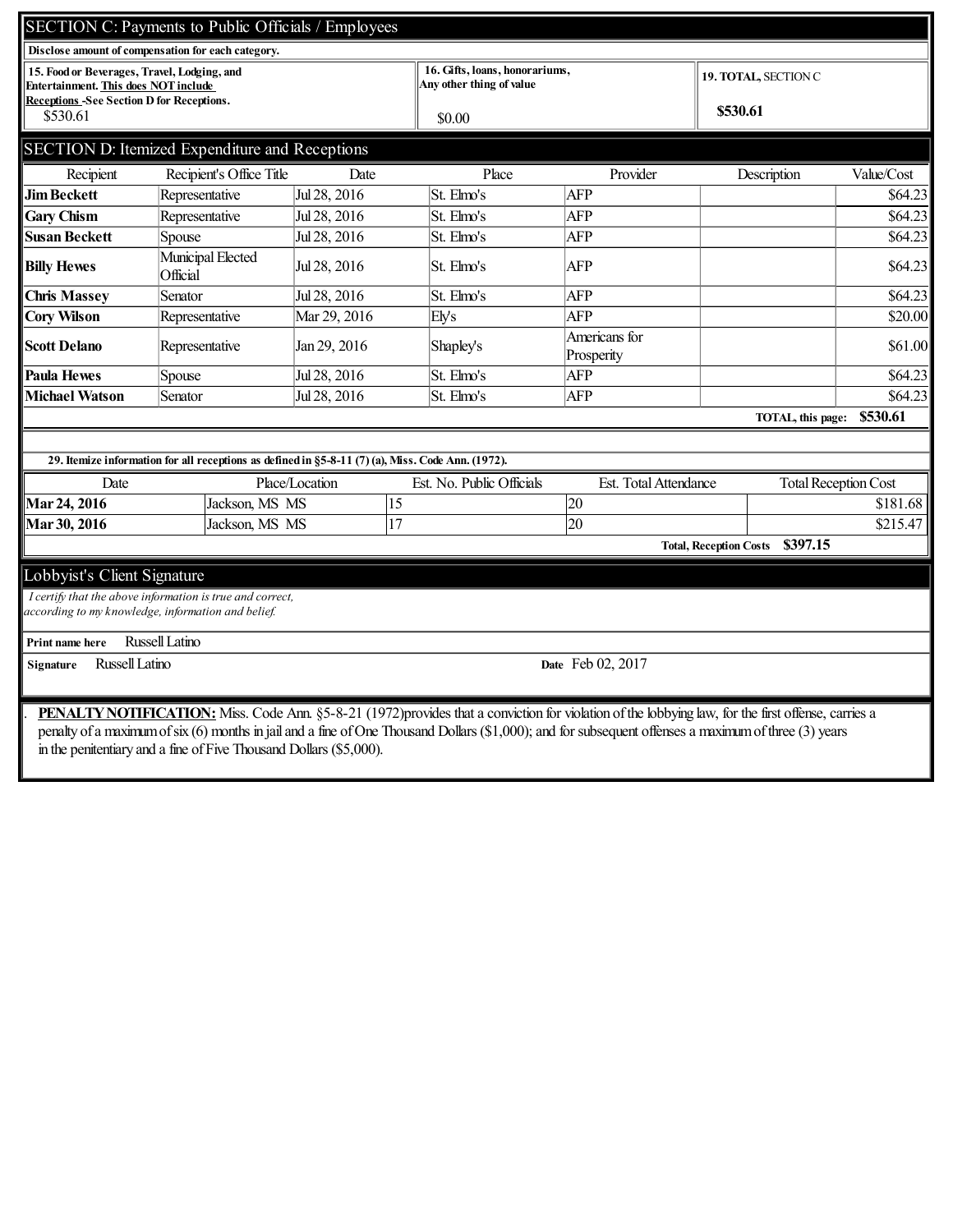

## **OFFICEOFTHEMISSISSIPPI SECRETARYOFSTATE, C.Delbert Hosemann, Jr. Lobbyist's Client Annual Report - Amended FORM C**

|                                                                                            |                                                                                                                                                                                                                |                                        |                        |                                      |                                                      |                                                                       | For office use only. Do not write in this space |     |                                                                |  |
|--------------------------------------------------------------------------------------------|----------------------------------------------------------------------------------------------------------------------------------------------------------------------------------------------------------------|----------------------------------------|------------------------|--------------------------------------|------------------------------------------------------|-----------------------------------------------------------------------|-------------------------------------------------|-----|----------------------------------------------------------------|--|
| If you have any questions please call (601) 359-6353                                       |                                                                                                                                                                                                                |                                        |                        |                                      |                                                      |                                                                       |                                                 |     |                                                                |  |
|                                                                                            |                                                                                                                                                                                                                |                                        |                        |                                      |                                                      |                                                                       |                                                 |     |                                                                |  |
| Lobbying Form Library<br>''R" - Registration<br>"E" - Mid Session<br>''E" - End-of-Session |                                                                                                                                                                                                                |                                        |                        |                                      |                                                      | <b>Logged in by / Date</b>                                            |                                                 |     | <b>Americans for Prosperity -</b><br>Mississippi<br>01-30-2017 |  |
| "A" - Lobbyist Annual Report<br>"C" - Client Annual Report                                 |                                                                                                                                                                                                                |                                        |                        |                                      |                                                      | <b>Lobbying Year</b>                                                  |                                                 |     | 2016                                                           |  |
| Follow directions for extensions                                                           |                                                                                                                                                                                                                |                                        |                        |                                      |                                                      | <b>Lobbying Beginning</b><br>(No Earlier - Jan. 1)                    |                                                 |     | <b>Begin:</b><br>01-01-2016                                    |  |
|                                                                                            | (1) Lobbyists who register on or before February 25th must file a Mid-Session "E" and End-of-Session "E".                                                                                                      |                                        |                        |                                      |                                                      | <b>Lobbying Ending</b><br>(No Later - Dec. 31st)                      |                                                 |     | End:<br>12-31-2016                                             |  |
|                                                                                            | (2) Lobbyists who register from February, 26th, through sine die must file an End-of-Session "E".<br>(3) All Lobbyists must file an "A", Lobbyist's Annual Report, and all clients must file a "C".            |                                        |                        |                                      |                                                      | <b>File Number#</b>                                                   |                                                 |     | LC20170766Ad                                                   |  |
| <b>SECTION A. Identification</b>                                                           |                                                                                                                                                                                                                |                                        |                        |                                      |                                                      |                                                                       |                                                 |     |                                                                |  |
| 1. Lobbyist's Client (Full Name)                                                           | Americans for Prosperity - Mississippi                                                                                                                                                                         |                                        |                        |                                      |                                                      |                                                                       |                                                 |     |                                                                |  |
| 2. Physical Address (required)<br>800 Avery Boulevard Suite 203                            |                                                                                                                                                                                                                |                                        |                        |                                      | <b>City (or County)</b><br><b>State</b><br>Ridgeland |                                                                       | <b>MS</b>                                       | Zip | 39157                                                          |  |
| 3. Mailing Address<br>800 Avery Boulevard Suite 203                                        |                                                                                                                                                                                                                |                                        |                        | <b>City (or County)</b><br>Ridgeland |                                                      | <b>State</b><br>Zip<br><b>MS</b><br>39157                             |                                                 |     |                                                                |  |
| 4. Permanent Phone #                                                                       |                                                                                                                                                                                                                | Fax                                    |                        |                                      | E-mail                                               | infoms(@afphq.org                                                     |                                                 |     |                                                                |  |
| 5. Cycle Year<br>2016                                                                      |                                                                                                                                                                                                                |                                        |                        | 6. Type of Report                    |                                                      | Form C - Amended                                                      |                                                 |     |                                                                |  |
|                                                                                            | Section B: Administrative Operation Costs                                                                                                                                                                      |                                        |                        |                                      |                                                      |                                                                       |                                                 |     |                                                                |  |
|                                                                                            | 7. List below the names of all LOBBYISTS registered by you during this<br>calendar year and total compensation for each lobbyist. if activity<br>terminated before December 31, indicate the termination date. |                                        |                        |                                      |                                                      | 8. Total compensation for all Lobbyists<br>as identified in Item 7-B. |                                                 |     | \$26,010.80                                                    |  |
| <b>Lobbvist Name</b><br>Arnie Hederman                                                     | Certificate No.<br>L20160279                                                                                                                                                                                   | <b>Early Term Date</b><br>Dec 31, 2016 | Compensation           | \$7,500.00                           |                                                      | 9. Reimbursement(s) to Lobbyists                                      |                                                 |     | \$0.00                                                         |  |
| <b>Russell Latino</b>                                                                      | L20160552                                                                                                                                                                                                      | Dec 31, 2016                           | 7-B Total: \$26,010.80 | \$18,510.80                          |                                                      | 10. Overhead                                                          |                                                 |     | \$2,100.00                                                     |  |
|                                                                                            |                                                                                                                                                                                                                |                                        |                        |                                      |                                                      | 11. Direct Payments                                                   |                                                 |     | \$0.00                                                         |  |
|                                                                                            |                                                                                                                                                                                                                |                                        |                        |                                      |                                                      | 12. Lobbying Expenses                                                 |                                                 |     | \$98.15                                                        |  |
|                                                                                            |                                                                                                                                                                                                                |                                        |                        |                                      |                                                      | 13. Urging Others to communicate<br>(advertising, direct mail, etc.)  |                                                 |     | \$36,002.11                                                    |  |
|                                                                                            |                                                                                                                                                                                                                |                                        |                        |                                      |                                                      | 14. TOTAL (8-13)                                                      |                                                 |     | \$64,211.06                                                    |  |
|                                                                                            |                                                                                                                                                                                                                |                                        |                        |                                      |                                                      |                                                                       |                                                 |     |                                                                |  |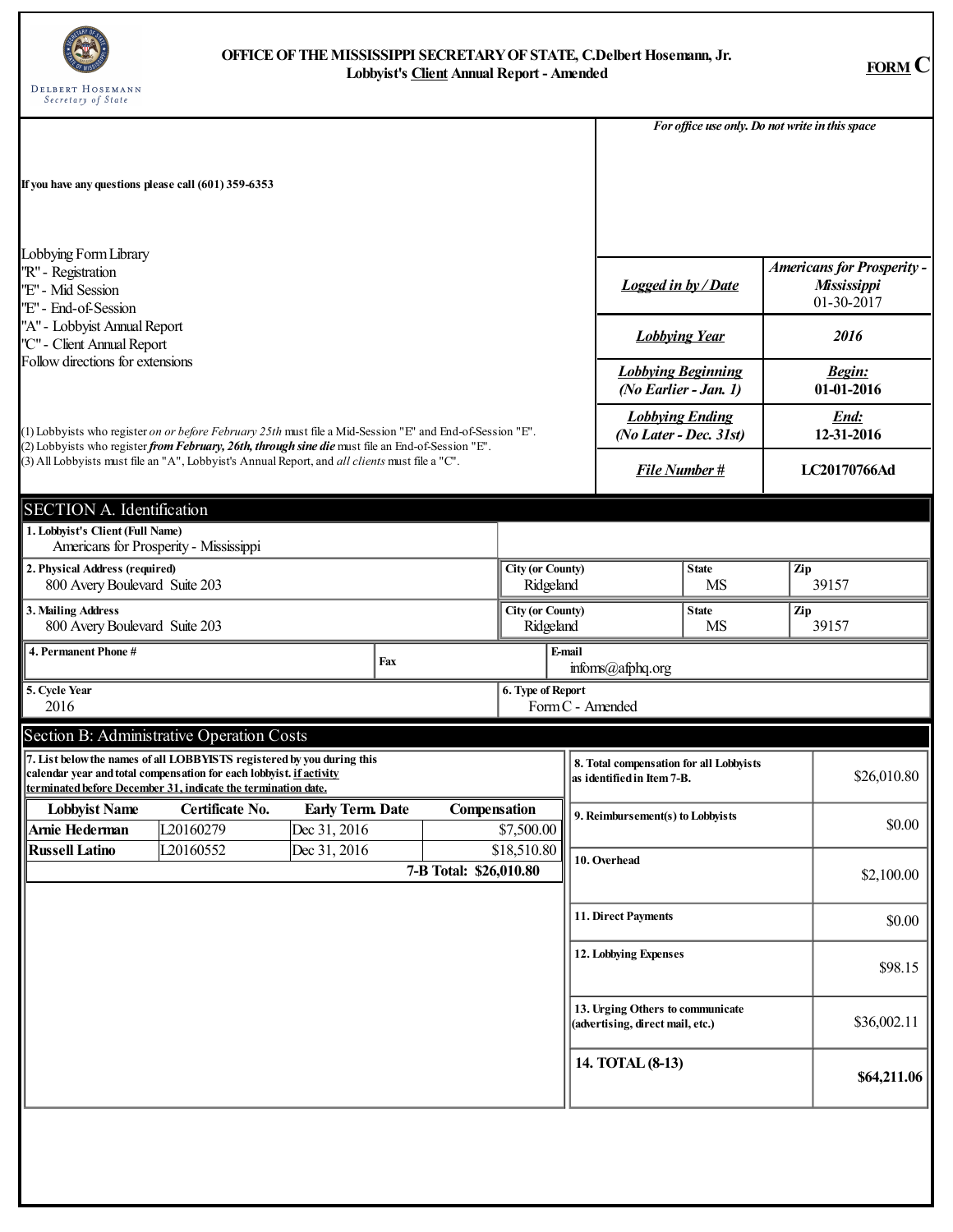|                                                                                                                                               | SECTION C: Payments to Public Officials / Employees                                               |                |                                                            |                             |                                           |            |  |
|-----------------------------------------------------------------------------------------------------------------------------------------------|---------------------------------------------------------------------------------------------------|----------------|------------------------------------------------------------|-----------------------------|-------------------------------------------|------------|--|
|                                                                                                                                               | Disclose amount of compensation for each category.                                                |                |                                                            |                             |                                           |            |  |
| 15. Food or Beverages, Travel, Lodging, and<br><b>Entertainment. This does NOT include</b><br><b>Receptions-See Section D for Receptions.</b> |                                                                                                   |                | 16. Gifts, loans, honorariums,<br>Any other thing of value |                             | <b>19. TOTAL, SECTION C</b>               |            |  |
| \$530.61                                                                                                                                      |                                                                                                   |                | \$0.00                                                     |                             | \$530.61                                  |            |  |
|                                                                                                                                               | SECTION D: Itemized Expenditure and Receptions                                                    |                |                                                            |                             |                                           |            |  |
| Recipient                                                                                                                                     | Recipient's Office Title                                                                          | Date           | Place                                                      | Provider                    | Description                               | Value/Cost |  |
| Jim Beckett                                                                                                                                   | Representative                                                                                    | Jul 28, 2016   | St. Elmo's                                                 | <b>AFP</b>                  |                                           | \$64.23    |  |
| <b>Billy Hewes</b>                                                                                                                            | Municipal Elected<br>Official                                                                     | Jul 28, 2016   | St. Elmo's                                                 | <b>AFP</b>                  |                                           | \$64.23    |  |
| Michael Watson                                                                                                                                | Senator                                                                                           | Jul 28, 2016   | St. Elmo's                                                 | <b>AFP</b>                  |                                           | \$64.23    |  |
| <b>Chris Massey</b>                                                                                                                           | Senator                                                                                           | Jul 28, 2016   | St. Elmo's                                                 | <b>AFP</b>                  |                                           | \$64.23    |  |
| <b>Gary Chism</b>                                                                                                                             | Representative                                                                                    | Jul 28, 2016   | St. Elmo's                                                 | <b>AFP</b>                  |                                           | \$64.23    |  |
| Paula Hewes                                                                                                                                   | Spouse                                                                                            | Jul 28, 2016   | St. Elmo's                                                 | <b>AFP</b>                  |                                           | \$64.23    |  |
| <b>Scott Delano</b>                                                                                                                           | Representative                                                                                    | Jan 29, 2016   | Shapley's                                                  | Americans for<br>Prosperity |                                           | \$61.00    |  |
| <b>Cory Wilson</b>                                                                                                                            | Representative                                                                                    | Mar 29, 2016   | Ely's                                                      | <b>AFP</b>                  |                                           | \$20.00]   |  |
| Susan Beckett                                                                                                                                 | Spouse                                                                                            | Jul 28, 2016   | St. Elmo's                                                 | <b>AFP</b>                  |                                           | \$64.23    |  |
|                                                                                                                                               |                                                                                                   |                |                                                            |                             | TOTAL, this page:                         | \$530.61   |  |
|                                                                                                                                               |                                                                                                   |                |                                                            |                             |                                           |            |  |
|                                                                                                                                               | 29. Itemize information for all receptions as defined in §5-8-11 (7) (a), Miss. Code Ann. (1972). |                |                                                            |                             |                                           |            |  |
| Date                                                                                                                                          |                                                                                                   | Place/Location | Est. No. Public Officials                                  | Est. Total Attendance       | <b>Total Reception Cost</b>               |            |  |
| Mar 24, 2016                                                                                                                                  | Jackson, MS MS                                                                                    | 15             |                                                            | 20                          |                                           | \$181.68   |  |
| Mar 30, 2016                                                                                                                                  | Jackson, MS MS                                                                                    | 17             |                                                            | 20                          |                                           | \$215.47   |  |
|                                                                                                                                               |                                                                                                   |                |                                                            |                             | \$397.15<br><b>Total, Reception Costs</b> |            |  |
| Lobbyist's Client Signature                                                                                                                   |                                                                                                   |                |                                                            |                             |                                           |            |  |
|                                                                                                                                               | I certify that the above information is true and correct,                                         |                |                                                            |                             |                                           |            |  |
|                                                                                                                                               | according to my knowledge, information and belief.                                                |                |                                                            |                             |                                           |            |  |
| Print name here                                                                                                                               | <b>Russell Latino</b>                                                                             |                |                                                            |                             |                                           |            |  |
| Russell Latino<br>Signature                                                                                                                   |                                                                                                   |                |                                                            | Date Jan 30, 2017           |                                           |            |  |
|                                                                                                                                               |                                                                                                   |                |                                                            |                             |                                           |            |  |
|                                                                                                                                               |                                                                                                   |                |                                                            |                             |                                           |            |  |

. PENALTYNOTIFICATION: Miss. Code Ann. §5-8-21 (1972)provides that a conviction for violation of the lobbying law, for the first offense, carries a penalty of a maximumofsix (6) monthsin jail and a fine ofOne Thousand Dollars(\$1,000); and forsubsequent offenses a maximumofthree (3) years in the penitentiary and a fine ofFive Thousand Dollars(\$5,000).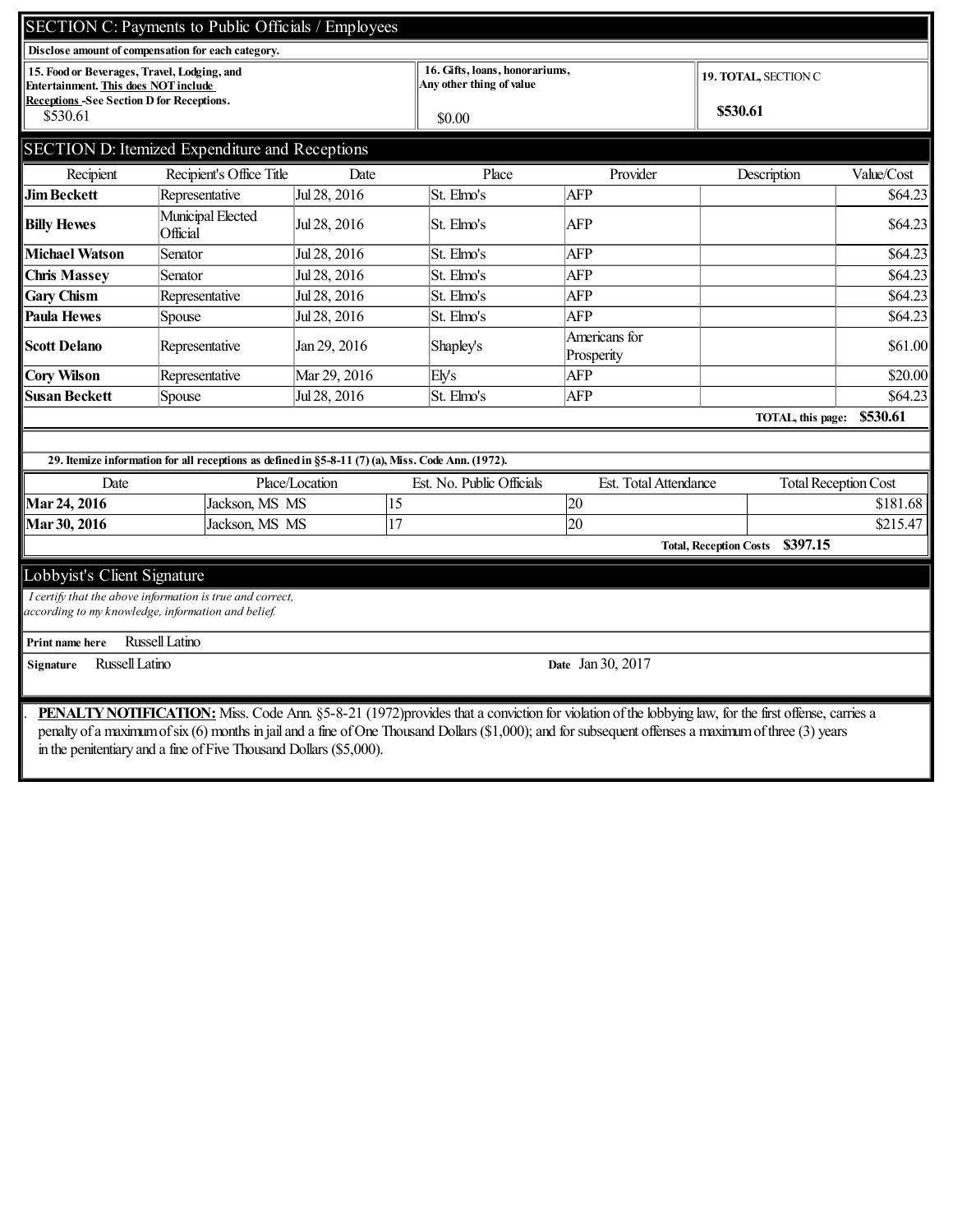

## **OFFICEOFTHEMISSISSIPPI SECRETARYOFSTATE, C.Delbert Hosemann, Jr. Lobbyist's Client Annual Report FORM C**

|                                                                                           |                                                                                                                                                                                                                |                                         |     |                       |                                      |       |                                  |                                                                       | For office use only. Do not write in this space |       |                                                                |  |
|-------------------------------------------------------------------------------------------|----------------------------------------------------------------------------------------------------------------------------------------------------------------------------------------------------------------|-----------------------------------------|-----|-----------------------|--------------------------------------|-------|----------------------------------|-----------------------------------------------------------------------|-------------------------------------------------|-------|----------------------------------------------------------------|--|
|                                                                                           | If you have any questions please call (601) 359-6353                                                                                                                                                           |                                         |     |                       |                                      |       |                                  |                                                                       |                                                 |       |                                                                |  |
| Lobbying Form Library<br>''R" - Registration<br>"E" - Mid Session<br>"E" - End-of-Session |                                                                                                                                                                                                                |                                         |     |                       |                                      |       |                                  | <b>Logged in by / Date</b>                                            |                                                 |       | <b>Americans for Prosperity -</b><br>Mississippi<br>01-30-2018 |  |
| "A" - Lobbyist Annual Report<br>''C" - Client Annual Report                               |                                                                                                                                                                                                                |                                         |     |                       |                                      |       | <b>Lobbying Year</b>             |                                                                       |                                                 |       | 2017                                                           |  |
| Follow directions for extensions                                                          |                                                                                                                                                                                                                |                                         |     |                       |                                      |       |                                  | <b>Lobbying Beginning</b><br>(No Earlier - Jan. 1)                    |                                                 |       | <b>Begin:</b><br>01-01-2017                                    |  |
|                                                                                           | (1) Lobbyists who register on or before February 25th must file a Mid-Session "E" and End-of-Session "E".                                                                                                      |                                         |     |                       |                                      |       |                                  | <b>Lobbying Ending</b><br>(No Later - Dec. 31st)                      |                                                 |       | End:<br>12-31-2017                                             |  |
|                                                                                           | (2) Lobbyists who register from February, 26th, through sine die must file an End-of-Session "E".<br>(3) All Lobbyists must file an "A", Lobbyist's Annual Report, and all clients must file a "C".            |                                         |     |                       |                                      |       |                                  | <b>File Number#</b>                                                   |                                                 |       | LC20180623                                                     |  |
| <b>SECTION A. Identification</b><br>1. Lobbyist's Client (Full Name)                      |                                                                                                                                                                                                                |                                         |     |                       |                                      |       |                                  |                                                                       |                                                 |       |                                                                |  |
| 2. Physical Address (required)<br>800 Avery Boulevard Suite 203                           | Americans for Prosperity - Mississippi                                                                                                                                                                         |                                         |     |                       | <b>City (or County)</b><br>Ridgeland |       |                                  |                                                                       | <b>State</b><br><b>MS</b>                       | Zip   | 39157                                                          |  |
| 3. Mailing Address<br>800 Avery Boulevard Suite 203                                       |                                                                                                                                                                                                                |                                         |     |                       | <b>City (or County)</b><br>Ridgeland |       | <b>State</b><br>Zip<br><b>MS</b> |                                                                       |                                                 | 39157 |                                                                |  |
| 4. Permanent Phone #                                                                      |                                                                                                                                                                                                                |                                         | Fax |                       |                                      |       | E-mail<br>infoms(@afphq.org      |                                                                       |                                                 |       |                                                                |  |
| 5. Cycle Year<br>2017                                                                     |                                                                                                                                                                                                                |                                         |     |                       | 6. Type of Report                    | FormC |                                  |                                                                       |                                                 |       |                                                                |  |
|                                                                                           | Section B: Administrative Operation Costs                                                                                                                                                                      |                                         |     |                       |                                      |       |                                  |                                                                       |                                                 |       |                                                                |  |
|                                                                                           | 7. List below the names of all LOBBYISTS registered by you during this<br>calendar year and total compensation for each lobbyist. if activity<br>terminated before December 31, indicate the termination date. |                                         |     |                       |                                      |       |                                  | 8. Total compensation for all Lobbyists<br>as identified in Item 7-B. |                                                 |       | \$4,944.84                                                     |  |
| <b>Lobbyist Name</b><br><b>Russell Latino</b>                                             | Certificate No.<br>L20170521                                                                                                                                                                                   | <b>Early Term. Date</b><br>Dec 31, 2017 |     | Compensation          | \$4,944.84                           |       | 9. Reimbursement(s) to Lobbyists |                                                                       |                                                 |       | \$0.00                                                         |  |
|                                                                                           |                                                                                                                                                                                                                |                                         |     | 7-B Total: \$4,944.84 |                                      |       |                                  | 10. Overhead                                                          |                                                 |       | \$8,905.37                                                     |  |
|                                                                                           |                                                                                                                                                                                                                |                                         |     |                       |                                      |       |                                  | 11. Direct Payments                                                   |                                                 |       | \$0.00                                                         |  |
|                                                                                           |                                                                                                                                                                                                                |                                         |     |                       |                                      |       |                                  | 12. Lobbying Expenses                                                 |                                                 |       | \$0.00                                                         |  |
|                                                                                           |                                                                                                                                                                                                                |                                         |     |                       |                                      |       |                                  | 13. Urging Others to communicate<br>(advertising, direct mail, etc.)  |                                                 |       | \$70,459.13                                                    |  |
|                                                                                           |                                                                                                                                                                                                                |                                         |     |                       |                                      |       |                                  | 14. TOTAL (8-13)                                                      |                                                 |       | \$84,309.34                                                    |  |
|                                                                                           |                                                                                                                                                                                                                |                                         |     |                       |                                      |       |                                  |                                                                       |                                                 |       |                                                                |  |